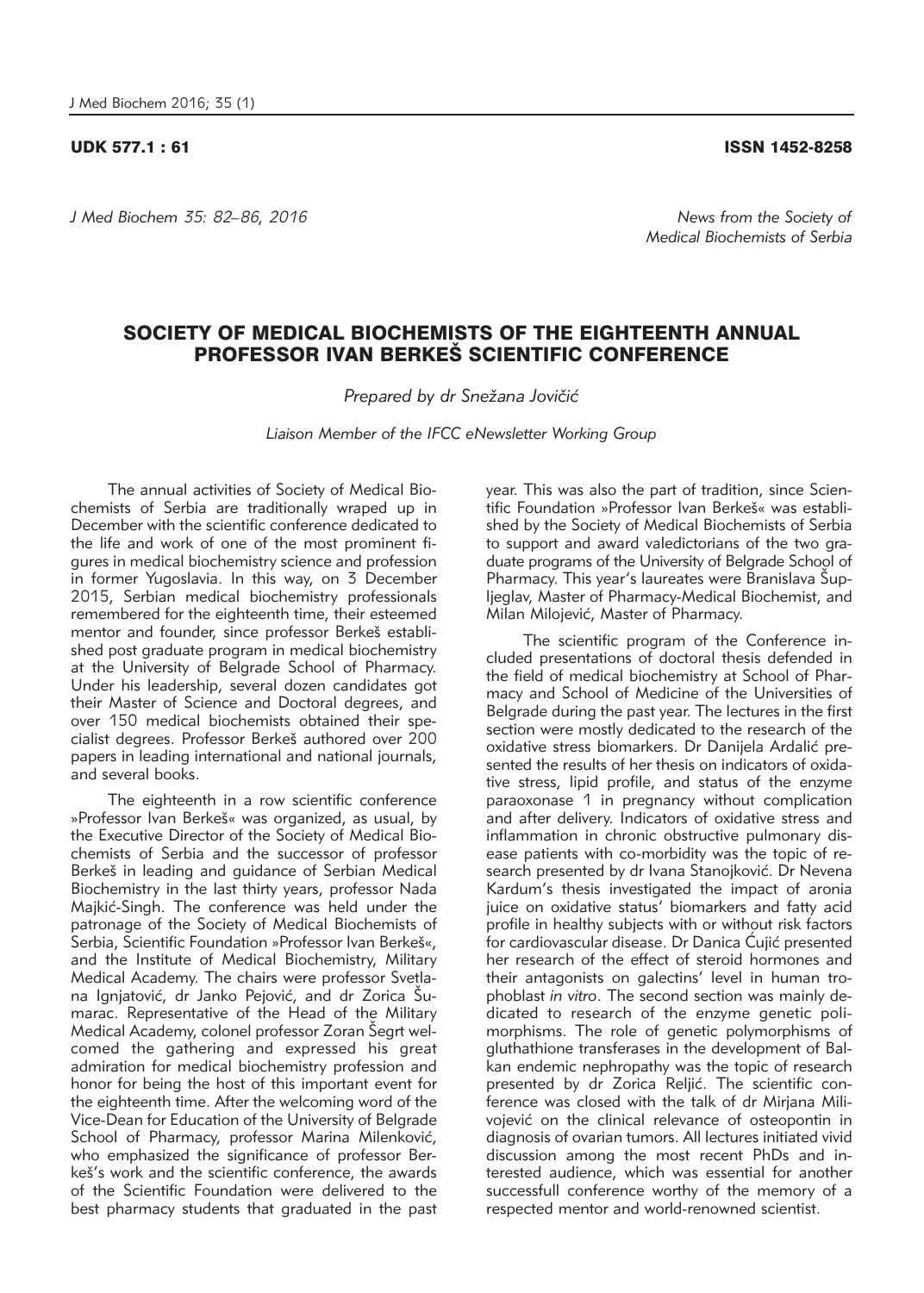

Nada Majkić-Singh addresses to the Scientific Conference participants



Participants on the 18<sup>th</sup> Annual Professor Ivan Berkeš Scientific Conference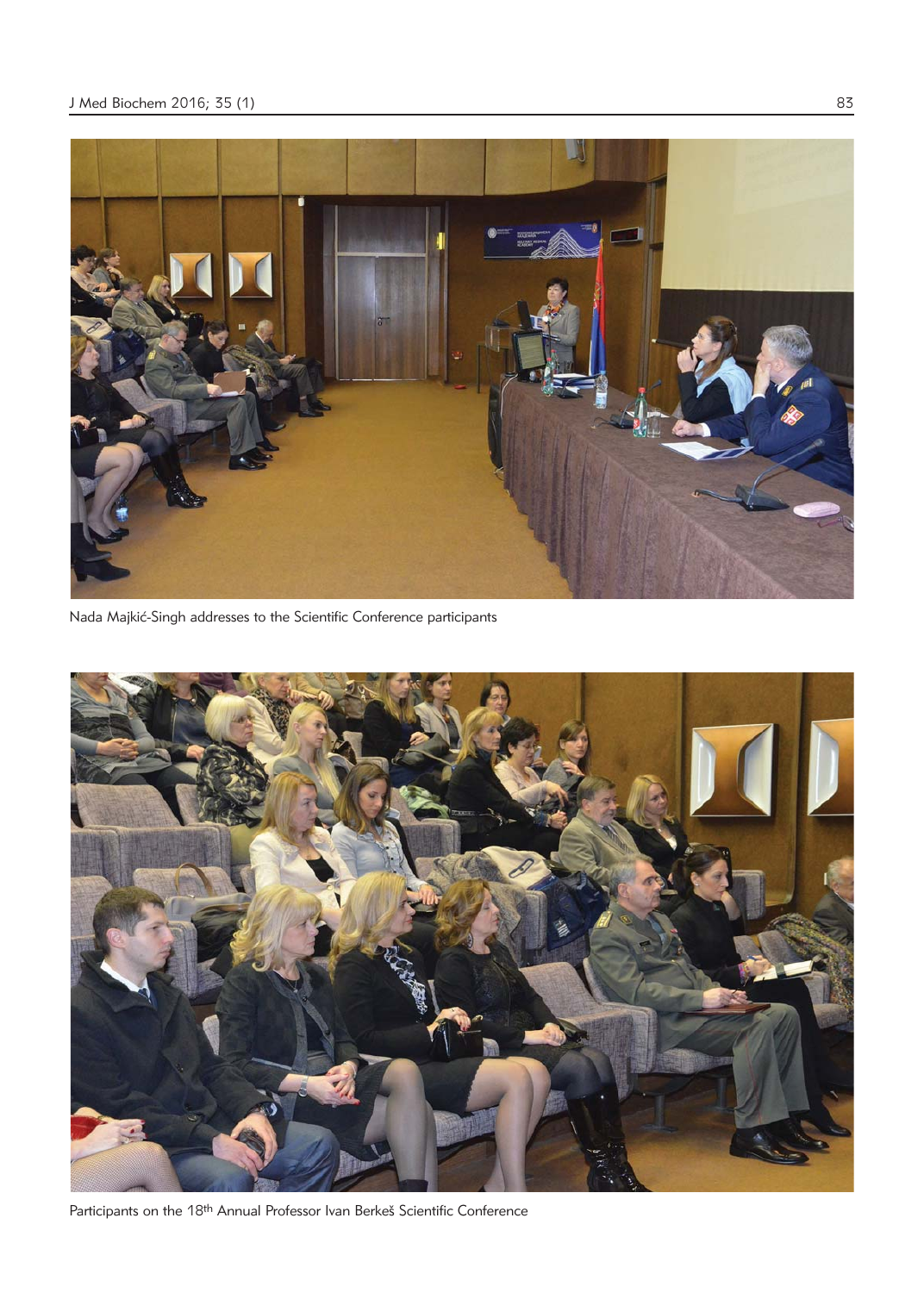

Colonel Professor Zoran Šegrt, Head of the Military Medical Academy welcome the Conference participants



Professor Marina Milenković, Vice-Dean of The Pharmaceutical Faculty addresses to the Conference participants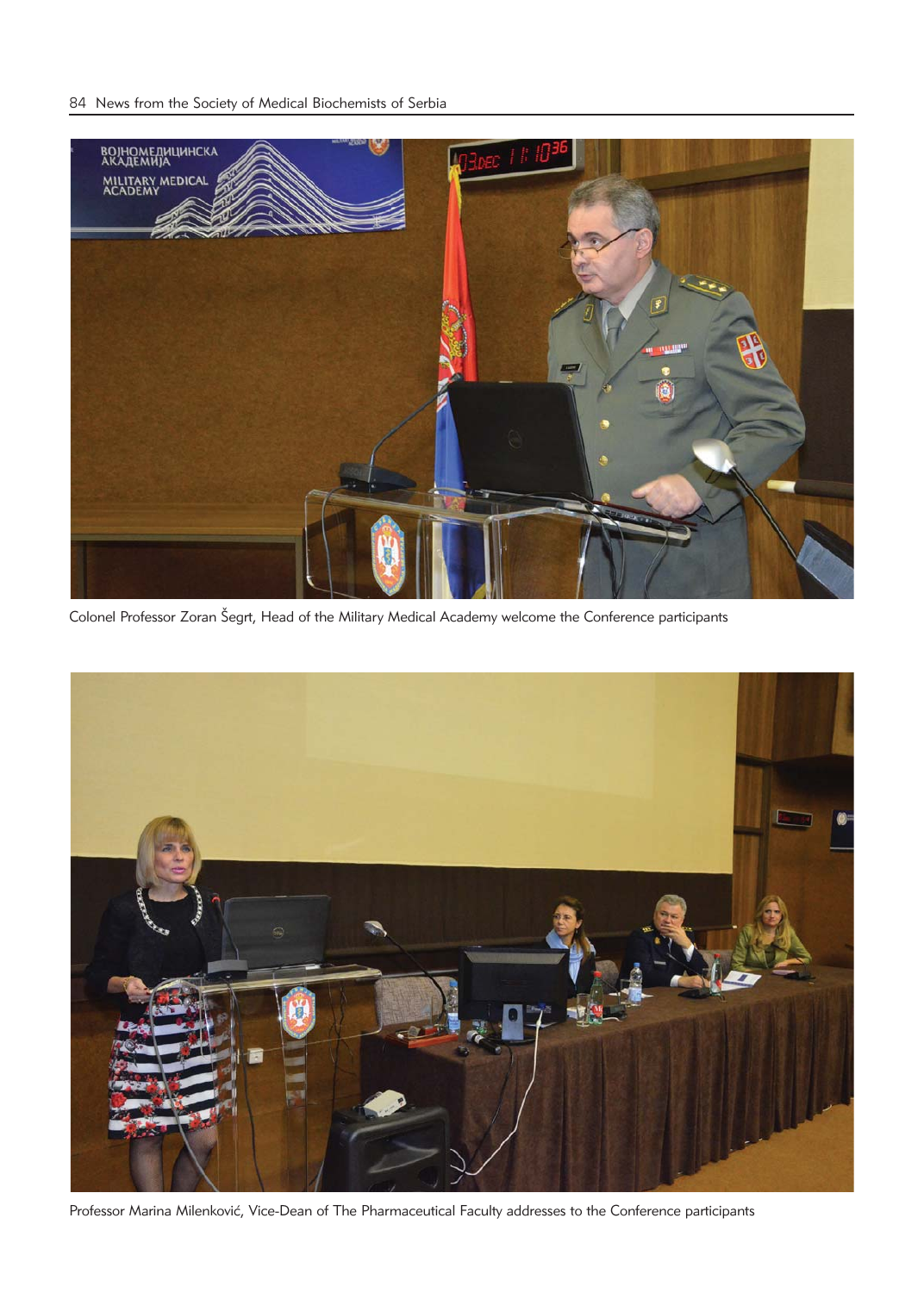

Laureat Branislava Šupljeglav with Nada Majkić-Singh and Zorica Šumarac



Laureat Milan Milojević with Nada Majkić-Singh and Zorica Šumarac